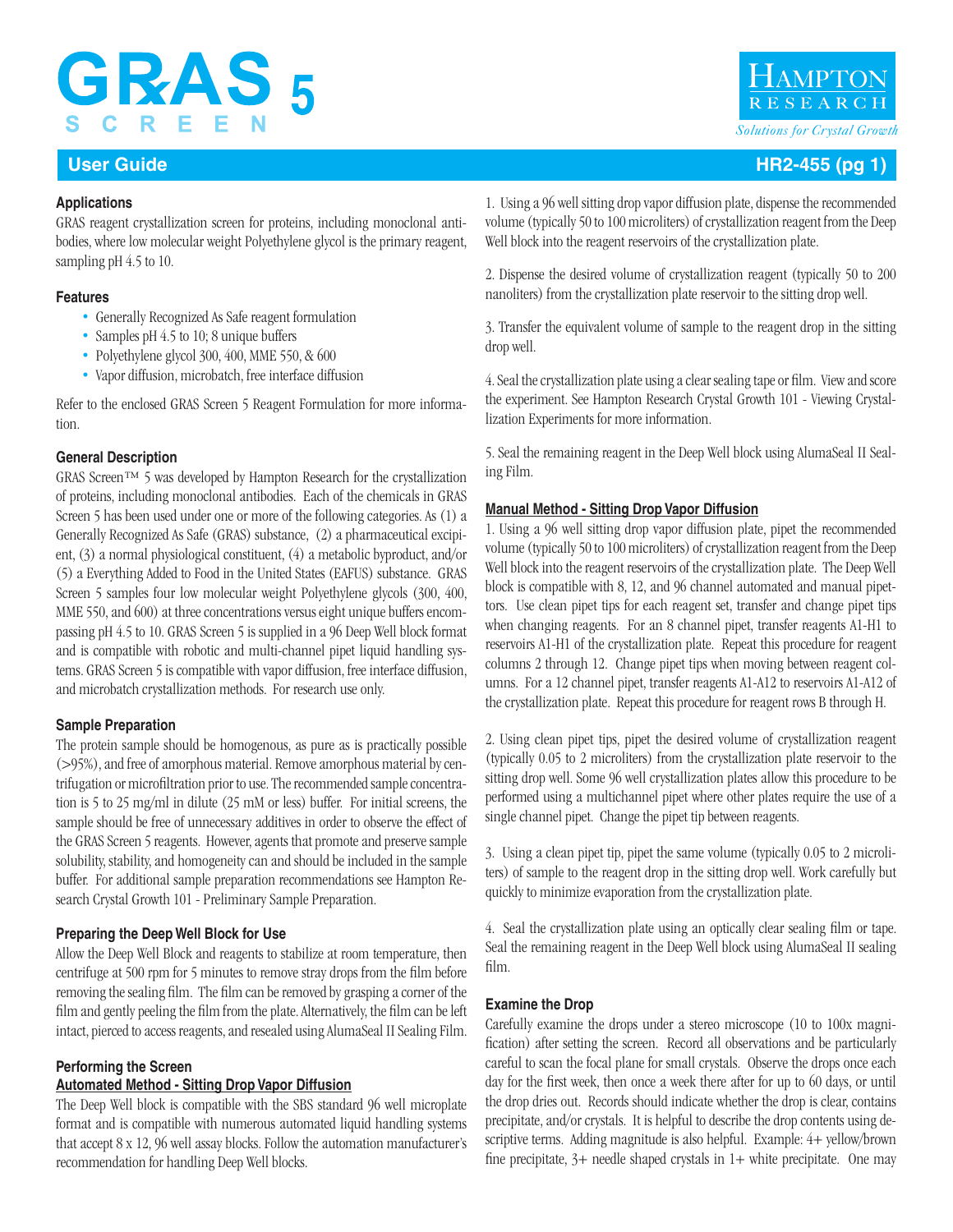## GRAS 5 C R E Е.

**Figure 1** Typical observations in a crystallization experiment





Precipitate

















also employ a numerical scoring scheme (Clear  $= 0$ , Crystal  $=$ 1. Precipitate  $= 2$ ). Figure 1 shows typical examples of what one might observe in a crystallization experiment.

## **Interpreting GRAS Screen 5**

Clear drops indicate that either the relative supersaturation of the sample and reagent is too low or the drop has not yet completed equilibration. If the drop remains clear after 3 to 4 weeks consider repeating the screen condition and doubling the sample concentration. If more than 70 of the 96 drops are clear, then consider doubling the sample concentration and repeating the entire screen.

Drops containing precipitate indicate either the relative supersaturation of the sample and reagent is too high, the sample has denatured, or the sample is heterogeneous. To reduce the relative supersaturation, dilute the sample twofold with sample buffer and repeat the screen condition. If more than 70 of the 96 drops contain precipitate and no crystals are present, then consider diluting the sample concentration in half by adding an equal volume of sample buffer to the sample and repeating the entire screen. If sample denaturation is suspect, take measures to stabilize the sample (add reducing agent, ligands, additives, salt, or other stabilizing agents). If the sample is impure, aggregated, or heterogeneous take measures to pursue homogeneity. It is possible to obtain crystals from precipitate so do not discard nor ignore a drop containing precipitate. If possible, examine drops containing precipitate under polarizing or UV optics to differentiate precipitate from microcrystals.

If the drop contains a macromolecular crystal the relative supersaturation of the sample and reagent is appropriate for crystal nucleation and growth. The next step is to optimize the preliminary conditions by varying PEG concentration, screen pH, vary temperature between 4 and 30°C, screen additives, and evaluate other crystallization variables including sample construct, purity, stability, and homogeneity in order to achieve the desired crystal size and quality.

When sample quantity permits, set GRAS Screen 5 in duplicate (4°C and 25°C) or triplicate (10°C and 20°C and 30°C) to evaluate the effect of temperature on crystallization. Compare the observations between the different temperatures to determine the effect of temperature on sample solubility. Different results in the same drops at different temperatures indicate that sample solubility is temperature dependent and that one should include temperature as a variable in subsequent screens and optimization experiments.

When sample quantity permits, set GRAS Screen 5 using multiple drops and drop ratios, such as 1:2, 1:1, and 2:1. See Hampton Research Crystal Growth 101: Drop Ratio for details.

# **AMPTO** *Solutions for Crystal Growth*

## **User Guide HR2-455 (pg 2)**

### **GRAS Screen 5 Formulation**

Crystallization reagents are formulated using the highest purity chemicals, ultrapure water (Formulated in Type 1+ ultrapure water: 18.2 megaohm-cm resistivity at 25°C, < 5 ppb Total Organic Carbon, bacteria free (<1 Bacteria (CFU/ml)), pyrogen free  $(<0.03$  Endotoxin (EU/ml)), RNase-free  $(<0.01$  ng/mL) and DNase-free  $(<$  4 pg/ $\mu$ L)) and are sterile filtered using 0.22 micron filters into sterile Deep Well blocks (no preservatives added). Store at -20°C. Best if used within 12 months of receipt.

Crystallization reagents can be reproduced using Hampton Research Optimize<sup>™</sup> and StockOptions<sup>™</sup> polyethylene glycols and buffers.

## **Recommended Reading**

1. Introduction to protein crystallization. Alexander McPherson and Jose A. Gavira. Acta Crystallographica Section F Volume 70, Issue 1, pages 2-20, January 2014.

2. Optimization of crystallization conditions for biological macromolecules. Alexander McPherson and Bob Cudney. Acta Crystallographica Section F Volume 70, Issue 11, pages 1445–1467, November 2014.

3. Crystallization of intact monoclonal antibodies. Harris LJ, Skaletsky E, McPherson A. Proteins. 1995 Oct;23(2):285-9.

4. Crystalline monoclonal antibodies for subcutaneous delivery. Yang MX1, Shenoy B, Disttler M, Patel R, McGrath M, Pechenov S, Margolin AL. Proc Natl Acad Sci U S A. 2003 Jun 10;100(12):6934-9.

5. Fast and Scalable Purification of a Therapeutic Full-Length Antibody Based on Process Crystallization. Dariusch Hekmat et al, Biotechnology and Bioengineering, Vol. 110, No. 9, September, 2013.

6. Towards Protein Crystallization as a Process Step in Downstream Processing of Therapeutic Antibodies: Screening and Optimization at Microbatch Scale. Yuguo Zang et al, PLoS One. 2011; 6(9): e25282.

7. Crystallization and Liquid-Liquid Phase Separation of Monoclonal Antibodies and Fc-Fusion Proteins: Screening Results. Suresh Vunnum et al, Biotechnol Prog. 2011 Jul;27(4):1054-67.

> Hampton Research 34 Journey Aliso Viejo, CA 92656-3317 U.S.A. Tel: (949) 425-1321 • Fax: (949) 425-1611 Technical Support e-mail: tech@hrmail.com Website: www.hamptonresearch.com

© 1991-2021 Hampton Research Corp. all rights reserved Printed in the United States of America. This guide or parts thereof may not be reproduced in any form without the written permission of the publishers.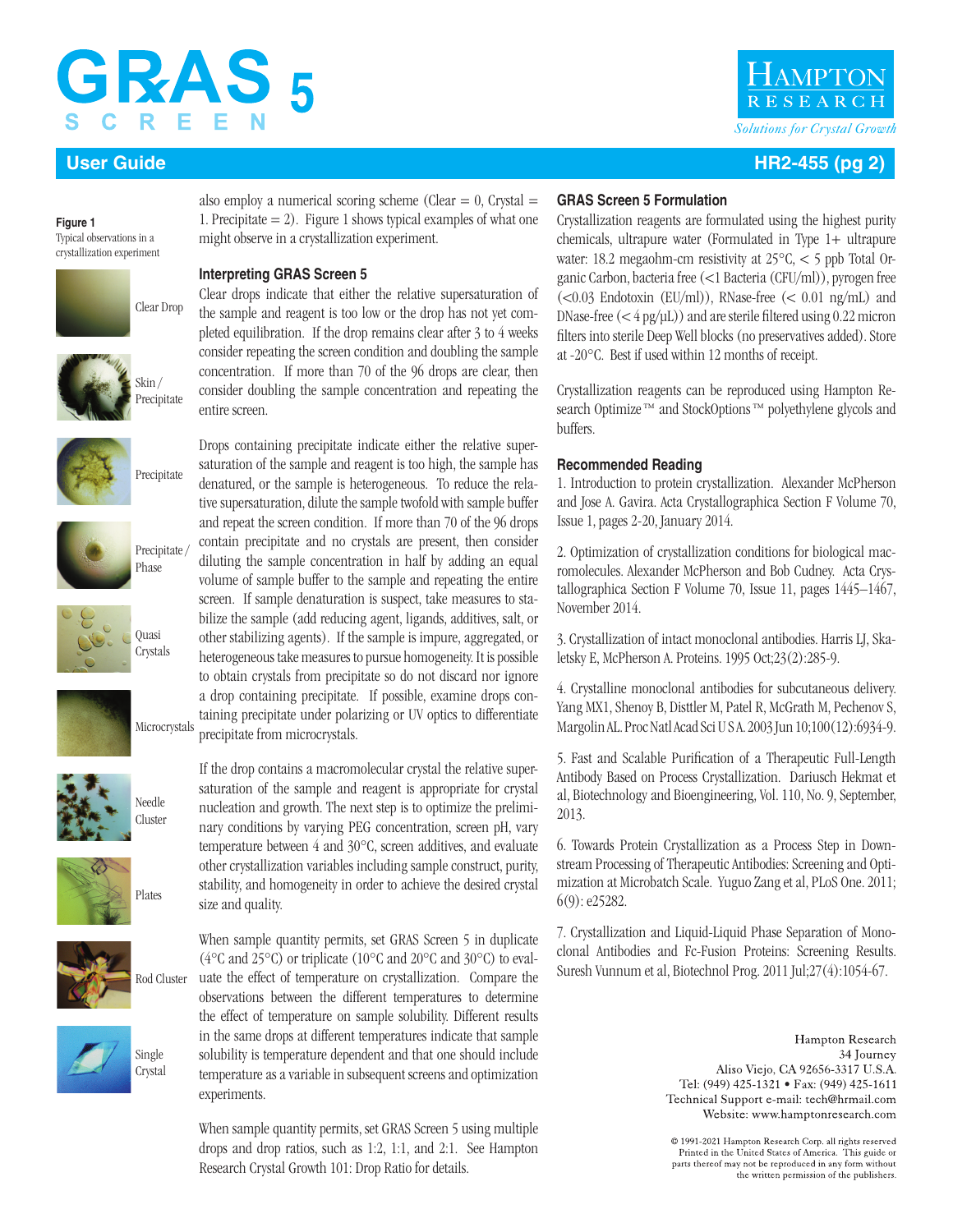

## GRAS Screen<sup>™</sup> 5 **GRAS Screen ™ 5** *Solutions for Crystal Growth* HR2-455 Reagent Formulation

| Well #<br>Buffer <sup>1</sup><br><b>Titrant</b><br>Well #<br><b>PEG</b>                                                                  | Well #<br>$pH^2$                                                |
|------------------------------------------------------------------------------------------------------------------------------------------|-----------------------------------------------------------------|
| <b>HCI</b><br>1. (A1)<br>1. (A1)<br>0.1 M Sodium acetate trihydrate pH 4.5<br>8% v/v Polyethylene glycol 300                             | 1. (A1)<br>4.7                                                  |
| 2. (A2)<br>HCI<br>2. (A2)<br>0.1 M Sodium acetate trihydrate pH 4.5<br>26% v/v Polyethylene glycol 300                                   | 2. (A2)<br>5.1                                                  |
| <b>HCI</b><br>3. (A3)<br>0.1 M Sodium acetate trihydrate pH 4.5<br>3. (A3)<br>44% v/v Polyethylene glycol 300                            | 5.8<br>3. (A3)                                                  |
| 4. (A4)<br>0.1 M Sodium acetate trihydrate pH 4.5<br>HCI<br>4. $(A4)$<br>8% v/v Polyethylene glycol 400                                  | 4.7<br>4. (A4)                                                  |
| <b>HCI</b><br>5. (A5)<br>0.1 M Sodium acetate trihydrate pH 4.5<br>5. (A5)<br>26% v/v Polyethylene glycol 400                            | 5. (A5)<br>5.2                                                  |
| HCI<br>6. (A6)<br>0.1 M Sodium acetate trihydrate pH 4.5<br>6. (A6)<br>44% v/v Polyethylene glycol 400                                   | 6. (A6)<br>5.8                                                  |
| <b>HCI</b><br>7. (A7)<br>0.1 M Sodium acetate trihydrate pH 4.5<br>7. (A7)<br>8% v/v Polyethylene glycol monomethyl ether 550            | 7. (A7)<br>4.7                                                  |
| 0.1 M Sodium acetate trihydrate pH 4.5<br>HCI<br>8. (A8)<br>8. (A8)<br>26% v/v Polyethylene glycol monomethyl ether 550                  | 5.2<br>8. (A8)                                                  |
| 9. (A9)<br><b>HCI</b><br>0.1 M Sodium acetate trihydrate pH 4.5<br>9. (A9)<br>44% v/v Polyethylene glycol monomethyl ether 550           | 5.9<br>9. (A9)                                                  |
| 10. (A10)<br>HCI<br>0.1 M Sodium acetate trihydrate pH 4.5<br>10. (A10)<br>8% v/v Polyethylene glycol 600                                | 4.7<br>10. (A10)                                                |
| 11. (A11)<br><b>HCI</b><br>11. (A11)<br>0.1 M Sodium acetate trihydrate pH 4.5<br>26% v/v Polyethylene glycol 600                        | 11. (A11)<br>5.2                                                |
| 12. (A12)<br>0.1 M Sodium acetate trihydrate pH 4.5<br>HCI<br>12. (A12)<br>44% v/v Polyethylene glycol 600                               | 12. (A12)<br>5.8                                                |
| 13. (B1)<br><b>NaOH</b><br>0.1 M Succinic acid pH 5.5<br>13. $(B1)$<br>8% v/v Polyethylene glycol 300                                    | 13. (B1)<br>5.7                                                 |
| 14. (B2)<br>NaOH<br>14. (B2)<br>0.1 M Succinic acid pH 5.5<br>26% v/v Polyethylene glycol 300                                            | 14. (B2)<br>6.2                                                 |
| <b>NaOH</b><br>15. (B3)<br>15. (B3)<br>0.1 M Succinic acid pH 5.5<br>44% v/v Polyethylene glycol 300                                     | 15. (B3)<br>6.8                                                 |
| 16. $(B4)$<br>0.1 M Succinic acid pH 5.5<br>NaOH<br>16. $(B4)$<br>8% v/v Polyethylene glycol 400                                         | 16. (B4)<br>5.7                                                 |
| 17. (B5)<br>0.1 M Succinic acid pH 5.5<br><b>NaOH</b><br>17. (B5)<br>26% v/v Polyethylene glycol 400                                     | 6.2<br>17. (B5)                                                 |
| NaOH<br>18. (B6)<br>0.1 M Succinic acid pH 5.5<br>18. (B6)<br>44% v/v Polyethylene glycol 400                                            | 6.9<br>18. (B6)                                                 |
| NaOH<br>19. (B7)<br>19. (B7)<br>0.1 M Succinic acid pH 5.5<br>8% v/v Polyethylene glycol monomethyl ether 550                            | 19. (B7)<br>5.7                                                 |
| NaOH<br>20. (B8)<br>0.1 M Succinic acid pH 5.5<br>20. (B8)<br>26% v/v Polyethylene glycol monomethyl ether 550                           | 20. (B8)<br>6.2                                                 |
| 21. (B9)<br><b>NaOH</b><br>21. (B9)<br>0.1 M Succinic acid pH 5.5<br>44% v/v Polyethylene glycol monomethyl ether 550                    | 6.9<br>21. (B9)                                                 |
| 22. (B10)<br>0.1 M Succinic acid pH 5.5<br>NaOH<br>22. (B10)<br>8% v/v Polyethylene glycol 600                                           | 22. (B10)<br>5.7                                                |
| 23. (B11)<br><b>NaOH</b><br>0.1 M Succinic acid pH 5.5<br>23. (B11)<br>26% v/v Polyethylene glycol 600                                   | 23. (B11)<br>6.2                                                |
| 24. (B12)<br>NaOH<br>24. (B12)<br>0.1 M Succinic acid pH 5.5<br>44% v/v Polyethylene glycol 600                                          | 24. (B12)<br>6.9                                                |
| 25. (C1)<br><b>HCI</b><br>25. (C1)<br>0.1 M BIS-TRIS pH 6.5<br>8% v/v Polyethylene glycol 300                                            | 25. (C1)<br>6.4                                                 |
| 26. (C2)<br>HCI<br>26. (C2)<br>$0.1$ M BIS-TRIS pH 6.5<br>26% v/v Polyethylene glycol 300                                                | 26. (C2)<br>6.4                                                 |
| HCI<br>27. (C3)<br>0.1 M BIS-TRIS pH 6.5<br>27. (C3)<br>44% v/v Polyethylene glycol 300                                                  | 6.5<br>27. (C3)                                                 |
| 28. (C4)<br>HCI<br>28. (C4)<br>0.1 M BIS-TRIS pH 6.5<br>8% v/v Polyethylene glycol 400                                                   | 28. (C4)<br>6.4                                                 |
| HCI<br>29. (C5)<br>29. (C5)<br>26% v/v Polyethylene glycol 400<br>0.1 M BIS-TRIS pH 6.5                                                  | 29. (C5)<br>6.4                                                 |
| 30. (C6)<br>HCI<br>30. (C6)<br>$0.1$ M BIS-TRIS pH 6.5<br>44% v/v Polyethylene glycol 400                                                | 30. (C6)<br>6.5                                                 |
| <b>HCI</b><br>31. (C7)<br>0.1 M BIS-TRIS pH 6.5<br>31. (C7)<br>8% v/v Polyethylene glycol monomethyl ether 550                           | 31. (C7)<br>6.4                                                 |
| HCI<br>32. (C8)<br>0.1 M BIS-TRIS pH 6.5<br>32. (C8)<br>26% v/v Polyethylene glycol monomethyl ether 550                                 | 32. (C8)<br>6.4                                                 |
| 33. (C9)<br>0.1 M BIS-TRIS pH 6.5<br><b>HCI</b><br>33. (C9)<br>44% v/v Polyethylene glycol monomethyl ether 550                          | 33. (C9)<br>6.5                                                 |
| 34. (C10)<br>0.1 M BIS-TRIS pH 6.5<br>HCI<br>34. (C10)<br>8% v/v Polyethylene glycol 600                                                 | 34. (C10)<br>6.4                                                |
| 35. (C11)<br>0.1 M BIS-TRIS pH 6.5<br><b>HCI</b><br>35. (C11)<br>26% v/v Polyethylene glycol 600                                         | 35. (C11)<br>6.5                                                |
| 36. (C12)<br>0.1 M BIS-TRIS pH 6.5<br>HCI<br>36. (C12)<br>44% v/v Polyethylene glycol 600                                                | 36. (C12)<br>6.5                                                |
| 37. (D1)<br>37. (D1)<br>0.1 M Sodium potassium phosphate pH 7.0 <sup>3</sup><br>None<br>8% v/v Polyethylene glycol 300                   | 37. (D1)<br>7.3                                                 |
| 38. (D2)<br>0.1 M Sodium potassium phosphate pH 7.0 <sup>3</sup><br>38. (D2)<br>26% v/v Polyethylene glycol 300<br>None                  | 38. (D <sub>2</sub> )<br>7.7                                    |
| 39. (D3)<br>0.1 M Sodium potassium phosphate pH 7.0 <sup>3</sup><br>39. (D3)<br>44% v/v Polyethylene glycol 300<br>None                  | 39. (D3)<br>8.2                                                 |
| 40. (D4)<br>0.1 M Sodium potassium phosphate pH 7.0 <sup>3</sup><br>40. (D4)<br>8% v/v Polyethylene glycol 400<br>None                   | 40. (D4)<br>7.3                                                 |
| 41. (D5)<br>0.1 M Sodium potassium phosphate pH 7.0 <sup>3</sup><br>41. (D5)<br>26% v/v Polyethylene glycol 400<br>None                  | 41. (D5)<br>7.7                                                 |
| 42. (D6)<br>0.1 M Sodium potassium phosphate pH 7.0 <sup>3</sup><br>42. (D6)<br>44% v/v Polyethylene glycol 400<br>None                  | 42. (D6)<br>8.3                                                 |
| 43. (D7)<br>0.1 M Sodium potassium phosphate pH 7.0 <sup>3</sup><br>None<br>43. (D7)<br>8% v/v Polyethylene glycol monomethyl ether 550  | 43. (D7)<br>7.2                                                 |
| 44. (D8)<br>0.1 M Sodium potassium phosphate pH 7.0 <sup>3</sup><br>44. (D8)<br>26% v/v Polyethylene glycol monomethyl ether 550<br>None | 44. (D8)<br>7.7                                                 |
| 45. (D9)<br>0.1 M Sodium potassium phosphate pH 7.0 <sup>3</sup><br>45. (D9)<br>44% v/v Polyethylene glycol monomethyl ether 550<br>None | 45. (D9)<br>8.1                                                 |
| 46. (D10)<br>0.1 M Sodium potassium phosphate pH 7.03<br>8% v/v Polyethylene glycol 600<br>46. (D <sub>10</sub> )<br>None                | 46. (D10)<br>7.3                                                |
| 47. (D11)<br>0.1 M Sodium potassium phosphate pH 7.0 <sup>3</sup><br>47. (D11)<br>26% v/v Polyethylene glycol 600<br>None                | 47. (D11)<br>7.7                                                |
| 48. (D12)<br>0.1 M Sodium potassium phosphate pH 7.0 <sup>3</sup><br>48. (D12)<br>44% v/v Polyethylene glycol 600<br>None                | 48. (D12)<br>8.3                                                |
| <sup>1</sup> pH of 1.0 M buffer titrated with HCI or NaOH<br>Reagents formulated in Type 1+ ultrapure grade water                        | <sup>2</sup> pH after buffer dilution with PEG and water (25°C) |
|                                                                                                                                          |                                                                 |

HR2-455 - Lot 245501 - Page 1 of 2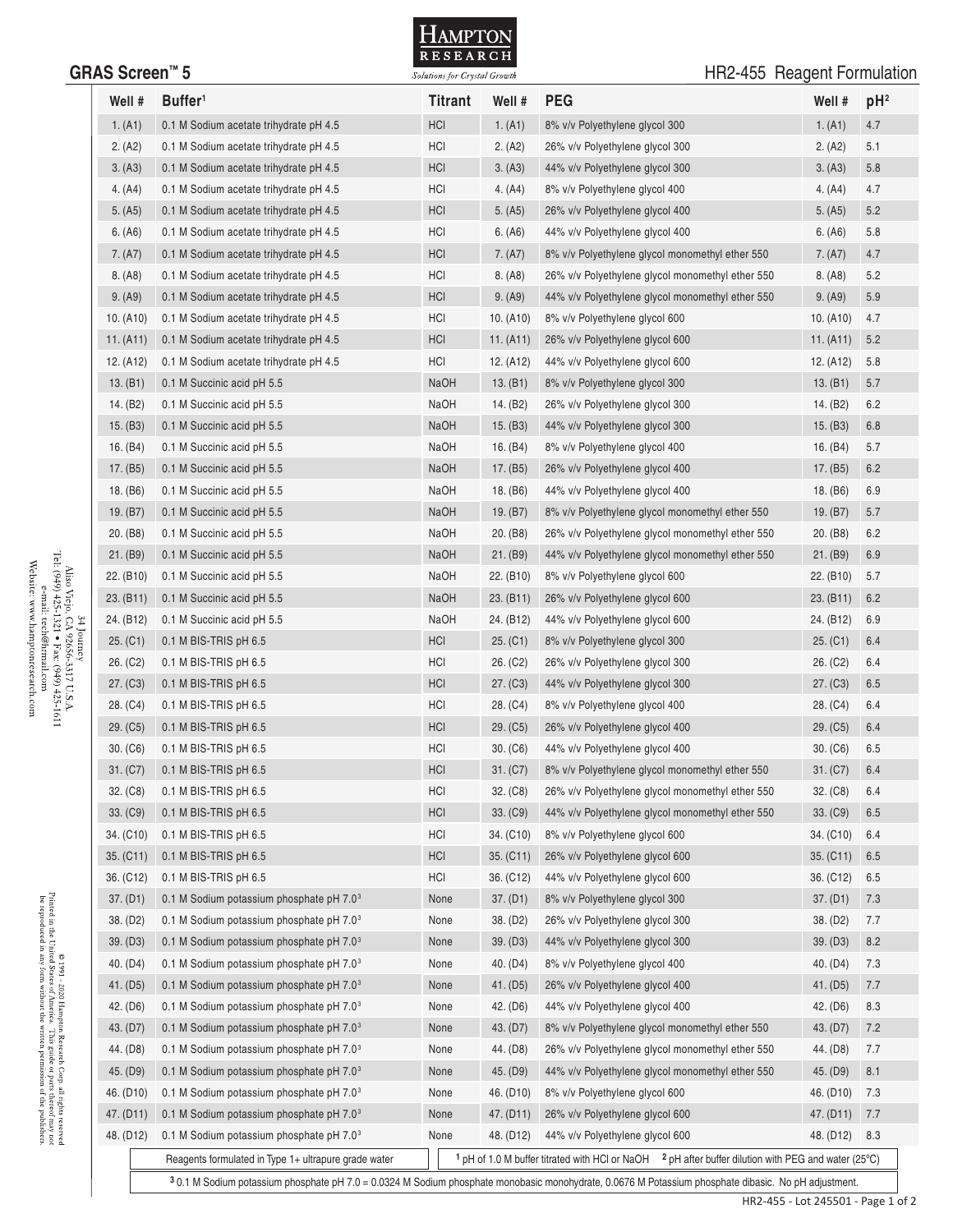

## GRAS Screen<sup>™</sup> 5 **GRAS Screen** 5 **GRAS** Screen **Formulation** Solutions for Crystal Growth

| Well #                | Buffer <sup>1</sup>                                  | <b>Titrant</b> | Well #                | <b>PEG</b>                                                                                                                                          | Well #                 | $pH^2$ |
|-----------------------|------------------------------------------------------|----------------|-----------------------|-----------------------------------------------------------------------------------------------------------------------------------------------------|------------------------|--------|
| 49. (E1)              | 0.1 M HEPES pH 7.5                                   | <b>NaOH</b>    | 49. (E1)              | 8% v/v Polyethylene glycol 300                                                                                                                      | 49. (E1)               | 7.4    |
| 50. $(E2)$            | 0.1 M HEPES pH 7.5                                   | NaOH           | 50. $(E2)$            | 26% v/v Polyethylene glycol 300                                                                                                                     | 50. (E2)               | 7.4    |
| 51. (E3)              | 0.1 M HEPES pH 7.5                                   | <b>NaOH</b>    | 51. (E3)              | 44% v/v Polyethylene glycol 300                                                                                                                     | 51. (E3)               | 7.6    |
| 52. (E4)              | 0.1 M HEPES pH 7.5                                   | <b>NaOH</b>    | 52. (E4)              | 8% v/v Polyethylene glycol 400                                                                                                                      | 52. (E4)               | 7.4    |
| 53. (E5)              | 0.1 M HEPES pH 7.5                                   | <b>NaOH</b>    | 53. (E5)              | 26% v/v Polyethylene glycol 400                                                                                                                     | 53. (E5)               | 7.4    |
| 54. (E6)              | 0.1 M HEPES pH 7.5                                   | NaOH           | 54. (E6)              | 44% v/v Polyethylene glycol 400                                                                                                                     | 54. (E6)               | 7.6    |
| 55. (E7)              | 0.1 M HEPES pH 7.5                                   | <b>NaOH</b>    | 55. $(E7)$            | 8% v/v Polyethylene glycol monomethyl ether 550                                                                                                     | 55. (E7)               | 7.3    |
| 56. (E8)              | 0.1 M HEPES pH 7.5                                   | <b>NaOH</b>    | 56. (E8)              | 26% v/v Polyethylene glycol monomethyl ether 550                                                                                                    | 56. (E8)               | 7.4    |
| 57. (E9)              | 0.1 M HEPES pH 7.5                                   | <b>NaOH</b>    | 57. (E9)              | 44% v/v Polyethylene glycol monomethyl ether 550                                                                                                    | 57. (E9)               | 7.6    |
| 58. (E10)             | 0.1 M HEPES pH 7.5                                   | NaOH           | 58. (E10)             | 8% v/v Polyethylene glycol 600                                                                                                                      | 58. (E10)              | 7.4    |
| 59. (E11)             | 0.1 M HEPES pH 7.5                                   | <b>NaOH</b>    | 59. (E11)             | 26% v/v Polyethylene glycol 600                                                                                                                     | 59. (E11)              | 7.5    |
| 60. (E12)             | 0.1 M HEPES pH 7.5                                   | NaOH           | 60. (E12)             | 44% v/v Polyethylene glycol 600                                                                                                                     | 60. (E12)              | 7.7    |
| 61. (F1)              | $0.1$ M Tris pH $8.0$                                | <b>HCI</b>     | 61. (F1)              | 8% v/v Polyethylene glycol 300                                                                                                                      | 61. (F1)               | 8.0    |
| 62. (F2)              | $0.1$ M Tris pH $8.0$                                | HCI            | 62. (F2)              | 26% v/v Polyethylene glycol 300                                                                                                                     | 62. (F2)               | 8.0    |
| 63. (F3)              | $0.1$ M Tris pH $8.0$                                | HCI            | 63. (F3)              | 44% v/v Polyethylene glycol 300                                                                                                                     | 63. (F3)               | 8.1    |
| 64. (F4)              | $0.1$ M Tris pH $8.0$                                | HCI            | 64. (F4)              | 8% v/v Polyethylene glycol 400                                                                                                                      | 64. (F4)               | 8.0    |
| 65. (F5)              | $0.1$ M Tris pH $8.0$                                | HCI            | 65. (F5)              | 26% v/v Polyethylene glycol 400                                                                                                                     | 65. (F5)               | 8.1    |
| 66. (F6)              | $0.1$ M Tris pH $8.0$                                | HCI            | 66. (F6)              | 44% v/v Polyethylene glycol 400                                                                                                                     | 66. (F6)               | 8.2    |
| 67. (F7)              | $0.1$ M Tris pH $8.0$                                | <b>HCI</b>     | 67. (F7)              | 8% v/v Polyethylene glycol monomethyl ether 550                                                                                                     | 67. (F7)               | 8.0    |
| 68. (F8)              | $0.1$ M Tris pH $8.0$                                | HCI            | 68. (F8)              | 26% v/v Polyethylene glycol monomethyl ether 550                                                                                                    | 68. (F8)               | 8.0    |
| 69. (F9)              | $0.1$ M Tris pH $8.0$                                | HCI            | 69. (F9)              | 44% v/v Polyethylene glycol monomethyl ether 550                                                                                                    | 69. (F9)               | 8.0    |
| 70. (F10)             | $0.1$ M Tris pH $8.0$                                | HCI            | 70. (F10)             | 8% v/v Polyethylene glycol 600                                                                                                                      | 70. (F10)              | 8.0    |
| 71. (F11)             | $0.1$ M Tris pH $8.0$                                | HCI            | 71. (F11)             | 26% v/v Polyethylene glycol 600                                                                                                                     | 71. (F11)              | 8.1    |
| 72. (F12)             | $0.1$ M Tris pH $8.0$                                | HCI            | 72. (F12)             | 44% v/v Polyethylene glycol 600                                                                                                                     | 72. (F12)              | 8.2    |
| 73. (G1)              | 0.1 M BIS-TRIS propane pH 9.0                        | HCI            | 73. (G1)              | 8% v/v Polyethylene glycol 300                                                                                                                      | 73. (G1)               | 9.0    |
| 74. (G2)              | 0.1 M BIS-TRIS propane pH 9.0                        | HCI            | 74. (G2)              | 26% v/v Polyethylene glycol 300                                                                                                                     | 74. (G2)               | 9.1    |
| 75. (G3)              | 0.1 M BIS-TRIS propane pH 9.0                        | HCI            | 75. (G3)              | 44% v/v Polyethylene glycol 300                                                                                                                     | 75. (G3)               | 9.2    |
| 76. (G4)              | 0.1 M BIS-TRIS propane pH 9.0                        | HCI            | 76. (G4)              | 8% v/v Polyethylene glycol 400                                                                                                                      | 76. (G4)               | 9.0    |
| 77. (G5)              | 0.1 M BIS-TRIS propane pH 9.0                        | HCI            | 77. (G5)              | 26% v/v Polyethylene glycol 400                                                                                                                     | 77. (G5)               | 9.1    |
| 78. (G6)              | 0.1 M BIS-TRIS propane pH 9.0                        | HCI            | 78. (G6)              | 44% v/v Polyethylene glycol 400                                                                                                                     | 78. (G6)               | 9.3    |
| 79. (G7)              | 0.1 M BIS-TRIS propane pH 9.0                        | HCI            | 79. (G7)              | 8% v/v Polyethylene glycol monomethyl ether 550                                                                                                     | 79. (G7)               | 9.0    |
| 80. (G8)              | 0.1 M BIS-TRIS propane pH 9.0                        | HCI            | 80. (G8)              | 26% v/v Polyethylene glycol monomethyl ether 550                                                                                                    | 80. (G8)               | 9.1    |
| 81. (G9)              | 0.1 M BIS-TRIS propane pH 9.0                        | HCI            | 81. (G9)              | 44% v/v Polyethylene glycol monomethyl ether 550                                                                                                    | 81. (G9)               | 9.2    |
| 82. (G10)             | 0.1 M BIS-TRIS propane pH 9.0                        | HCI            | 82. (G10)             | 8% v/v Polyethylene glycol 600                                                                                                                      | 82. (G10)              | 9.0    |
| 83. (G11)             | 0.1 M BIS-TRIS propane pH 9.0                        | HCI            | 83. (G11)             | 26% v/v Polyethylene glycol 600                                                                                                                     | 83. (G11)              | 9.1    |
| 84. (G12)             | 0.1 M BIS-TRIS propane pH 9.0                        | HCI            | 84. (G12)             | 44% v/v Polyethylene glycol 600                                                                                                                     | 84. (G12)              | 9.3    |
| 85. (H1)              | 0.1 M CHES pH 10.0                                   | <b>NaOH</b>    | 85. (H1)              | 8% v/v Polyethylene glycol 300                                                                                                                      | 85. (H1)               | 10.0   |
| 86. (H <sub>2</sub> ) | 0.1 M CHES pH 10.0                                   | NaOH           | 86. (H <sub>2</sub> ) | 26% v/v Polyethylene glycol 300                                                                                                                     | 86. (H <sub>2</sub> )  | 10.0   |
| 87. (H3)              | 0.1 M CHES pH 10.0                                   | NaOH           | 87. (H3)              | 44% v/v Polyethylene glycol 300                                                                                                                     | 87. (H3)               | 10.0   |
| 88. (H4)              | 0.1 M CHES pH 10.0                                   | NaOH           | 88. (H4)              | 8% v/v Polyethylene glycol 400                                                                                                                      | 88. (H4)               | 10.0   |
| 89. (H5)              | 0.1 M CHES pH 10.0                                   | NaOH           | 89. (H5)              | 26% v/v Polyethylene glycol 400                                                                                                                     | 89. (H5)               | 10.0   |
| 90. (H6)              | 0.1 M CHES pH 10.0                                   | NaOH           | 90. (H6)              | 44% v/v Polyethylene glycol 400                                                                                                                     | 90. (H6)               | 10.1   |
| 91. (H7)              | 0.1 M CHES pH 10.0                                   | NaOH           | 91. (H7)              | 8% v/v Polyethylene glycol monomethyl ether 550                                                                                                     | 91. (H7)               | 10.0   |
| 92. (H8)              | 0.1 M CHES pH 10.0                                   | NaOH           | 92. (H <sub>8</sub> ) | 26% v/v Polyethylene glycol monomethyl ether 550                                                                                                    | 92. (H <sub>8</sub> )  | 9.9    |
| 93. (H9)              | 0.1 M CHES pH 10.0                                   | NaOH           | 93. (H9)              | 44% v/v Polyethylene glycol monomethyl ether 550                                                                                                    | 93. (H9)               | 9.9    |
| 94. (H10)             | 0.1 M CHES pH 10.0                                   | NaOH           | 94. (H10)             | 8% v/v Polyethylene glycol 600                                                                                                                      | 94. (H <sub>10</sub> ) | 10.0   |
| 95. (H11)             | 0.1 M CHES pH 10.0                                   | NaOH           | 95. (H11)             | 26% v/v Polyethylene glycol 600                                                                                                                     | 95. (H11)              | 10.0   |
| 96. (H12)             | 0.1 M CHES pH 10.0                                   | NaOH           | 96. (H12)             | 44% v/v Polyethylene glycol 600                                                                                                                     | 96. (H12)              | 10.1   |
|                       | Reagents formulated in Type 1+ ultrapure grade water |                |                       | <sup>1</sup> pH of 1.0 M buffer titrated with HCl or NaOH $\frac{2 \text{ pH}}{1 \text{ after}}$ buffer dilution with PEG and water (25°C)          |                        |        |
|                       |                                                      |                |                       | 30.1 M Sodium potassium phosphate pH 7.0 = 0.0324 M Sodium phosphate monobasic monohydrate, 0.0676 M Potassium phosphate dibasic. No pH adjustment. |                        |        |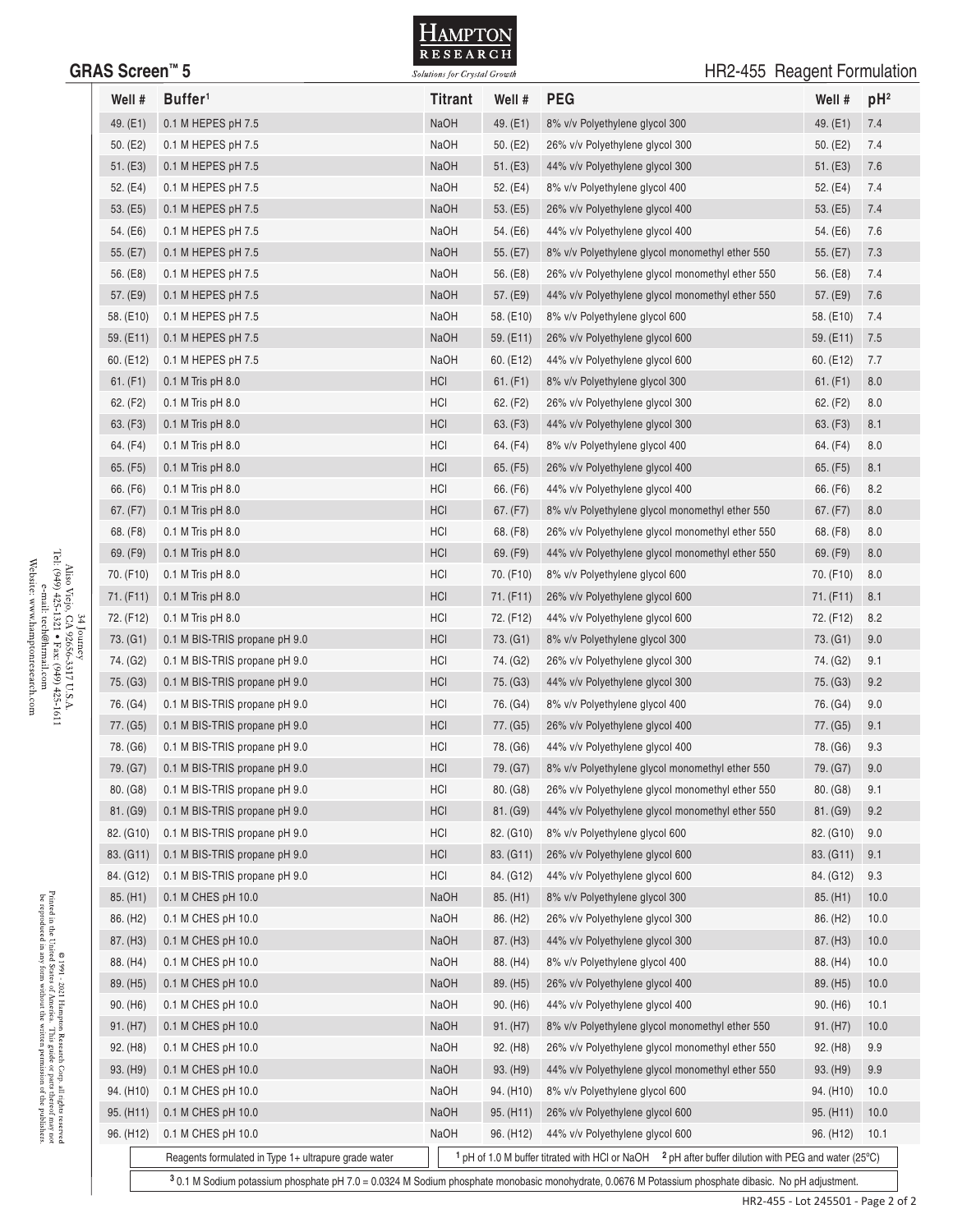| Sample:                      | <b>Sample Concentration:</b>     | Clear Drop                     | 5 Posettes or Spherulites                                |  |
|------------------------------|----------------------------------|--------------------------------|----------------------------------------------------------|--|
| Sample Buffer:               | Date:                            | 2 Phase Separation             | 6 Needles (1D Growth)                                    |  |
| <b>Reservoir Volume:</b>     | Temperature:                     | 3 Regular Granular Precipitate | Plates (2D Growth)                                       |  |
|                              | Additive<br>Reservoir<br>шI<br>ш | 4 Birefringent Precipitate or  | 8 Single Crystals $(3D \text{ Growth} < 0.2 \text{ mm})$ |  |
| Drop Volume: Total<br>Sample |                                  | Microcrystals                  | 9 Single Crystals (3D Growth > 0.2 mm)                   |  |

|            | GRAS Screen™ 5 - HR2-455 Scoring Sheet                                                    | Date: | Date: | Date: | Date: |
|------------|-------------------------------------------------------------------------------------------|-------|-------|-------|-------|
| 1. (A1)    | 0.1 M Sodium acetate trihydrate pH 4.5, 8% v/v Polyethylene glycol 300                    |       |       |       |       |
| 2. (A2)    | 0.1 M Sodium acetate trihydrate pH 4.5, 26% v/v Polyethylene glycol 300                   |       |       |       |       |
| 3. (A3)    | 0.1 M Sodium acetate trihydrate pH 4.5, 44% v/v Polyethylene glycol 300                   |       |       |       |       |
| 4. (A4)    | 0.1 M Sodium acetate trihydrate pH 4.5, 8% v/v Polyethylene glycol 400                    |       |       |       |       |
| 5. (A5)    | 0.1 M Sodium acetate trihydrate pH 4.5, 26% v/v Polyethylene glycol 400                   |       |       |       |       |
| 6. (A6)    | 0.1 M Sodium acetate trihydrate pH 4.5, 44% v/v Polyethylene glycol 400                   |       |       |       |       |
| 7. (A7)    | 0.1 M Sodium acetate trihydrate pH 4.5, 8% v/v Polyethylene glycol monomethyl ether 550   |       |       |       |       |
| 8. (A8)    | 0.1 M Sodium acetate trihydrate pH 4.5, 26% v/v Polyethylene glycol monomethyl ether 550  |       |       |       |       |
| 9. (A9)    | 0.1 M Sodium acetate trihydrate pH 4.5, 44% v/v Polyethylene glycol monomethyl ether 550  |       |       |       |       |
|            | 10. (A10) 0.1 M Sodium acetate trihydrate pH 4.5, 8% v/v Polyethylene glycol 600          |       |       |       |       |
|            | 11. (A11) 0.1 M Sodium acetate trihydrate pH 4.5, 26% v/v Polyethylene glycol 600         |       |       |       |       |
|            | 12. (A12) 0.1 M Sodium acetate trihydrate pH 4.5, 44% v/v Polyethylene glycol 600         |       |       |       |       |
| 13. (B1)   | 0.1 M Succinic acid pH 5.5, 8% v/v Polyethylene glycol 300                                |       |       |       |       |
| 14. (B2)   | 0.1 M Succinic acid pH 5.5, 26% v/v Polyethylene glycol 300                               |       |       |       |       |
| 15. (B3)   | 0.1 M Succinic acid pH 5.5, 44% v/v Polyethylene glycol 300                               |       |       |       |       |
| 16. (B4)   | 0.1 M Succinic acid pH 5.5, 8% v/v Polyethylene glycol 400                                |       |       |       |       |
| 17. (B5)   | 0.1 M Succinic acid pH 5.5, 26% v/v Polyethylene glycol 400                               |       |       |       |       |
| 18. (B6)   | 0.1 M Succinic acid pH 5.5, 44% v/v Polyethylene glycol 400                               |       |       |       |       |
| 19. (B7)   | 0.1 M Succinic acid pH 5.5, 8% v/v Polyethylene glycol monomethyl ether 550               |       |       |       |       |
| 20. (B8)   | 0.1 M Succinic acid pH 5.5, 26% v/v Polyethylene glycol monomethyl ether 550              |       |       |       |       |
| 21. (B9)   | 0.1 M Succinic acid pH 5.5, 44% v/v Polyethylene glycol monomethyl ether 550              |       |       |       |       |
|            | 22. (B10) 0.1 M Succinic acid pH 5.5, 8% v/v Polyethylene glycol 600                      |       |       |       |       |
| 34 Journey | 23. (B11) 0.1 M Succinic acid pH 5.5, 26% v/v Polyethylene glycol 600                     |       |       |       |       |
|            | 24. (B12) 0.1 M Succinic acid pH 5.5, 44% v/v Polyethylene glycol 600                     |       |       |       |       |
| 25. (C1)   | 0.1 M BIS-TRIS pH 6.5, 8% v/v Polyethylene glycol 300                                     |       |       |       |       |
| 26. (C2)   | 0.1 M BIS-TRIS pH 6.5, 26% v/v Polyethylene glycol 300                                    |       |       |       |       |
| 27. (C3)   | 0.1 M BIS-TRIS pH 6.5, 44% v/v Polyethylene glycol 300                                    |       |       |       |       |
| 28. (C4)   | 0.1 M BIS-TRIS pH 6.5, 8% v/v Polyethylene glycol 400                                     |       |       |       |       |
| 29. (C5)   | 0.1 M BIS-TRIS pH 6.5, 26% v/v Polyethylene glycol 400                                    |       |       |       |       |
| 30. (C6)   | 0.1 M BIS-TRIS pH 6.5, 44% v/v Polyethylene glycol 400                                    |       |       |       |       |
|            | 31. (C7) 0.1 M BIS-TRIS pH 6.5, 8% v/v Polyethylene glycol monomethyl ether 550           |       |       |       |       |
| 32. (C8)   | 0.1 M BIS-TRIS pH 6.5, 26% v/v Polyethylene glycol monomethyl ether 550                   |       |       |       |       |
| 33. (C9)   | 0.1 M BIS-TRIS pH 6.5, 44% v/v Polyethylene glycol monomethyl ether 550                   |       |       |       |       |
|            | 34. (C10) 0.1 M BIS-TRIS pH 6.5, 8% v/v Polyethylene glycol 600                           |       |       |       |       |
|            | 35. (C11) 0.1 M BIS-TRIS pH 6.5, 26% v/v Polyethylene glycol 600                          |       |       |       |       |
|            | 36. (C12) 0.1 M BIS-TRIS pH 6.5, 44% v/v Polyethylene glycol 600                          |       |       |       |       |
| 37. (D1)   | 0.1 M Sodium potassium phosphate pH 7.0, 8% v/v Polyethylene glycol 300                   |       |       |       |       |
| 38. (D2)   | 0.1 M Sodium potassium phosphate pH 7.0, 26% v/v Polyethylene glycol 300                  |       |       |       |       |
| 39. (D3)   | 0.1 M Sodium potassium phosphate pH 7.0, 44% v/v Polyethylene glycol 300                  |       |       |       |       |
| 40. (D4)   | 0.1 M Sodium potassium phosphate pH 7.0, 8% v/v Polyethylene glycol 400                   |       |       |       |       |
| 41. (D5)   | 0.1 M Sodium potassium phosphate pH 7.0, 26% v/v Polyethylene glycol 400                  |       |       |       |       |
| 42. (D6)   | 0.1 M Sodium potassium phosphate pH 7.0, 44% v/v Polyethylene glycol 400                  |       |       |       |       |
| 43. (D7)   | 0.1 M Sodium potassium phosphate pH 7.0, 8% v/v Polyethylene glycol monomethyl ether 550  |       |       |       |       |
| 44. (D8)   | 0.1 M Sodium potassium phosphate pH 7.0, 26% v/v Polyethylene glycol monomethyl ether 550 |       |       |       |       |
| 45. (D9)   | 0.1 M Sodium potassium phosphate pH 7.0, 44% v/v Polyethylene glycol monomethyl ether 550 |       |       |       |       |
|            | 46. (D10) 0.1 M Sodium potassium phosphate pH 7.0, 8% v/v Polyethylene glycol 600         |       |       |       |       |
|            | 47. (D11) 0.1 M Sodium potassium phosphate pH 7.0, 26% v/v Polyethylene glycol 600        |       |       |       |       |
|            | 48. (D12) 0.1 M Sodium potassium phosphate pH 7.0, 44% v/v Polyethylene glycol 600        |       |       |       |       |